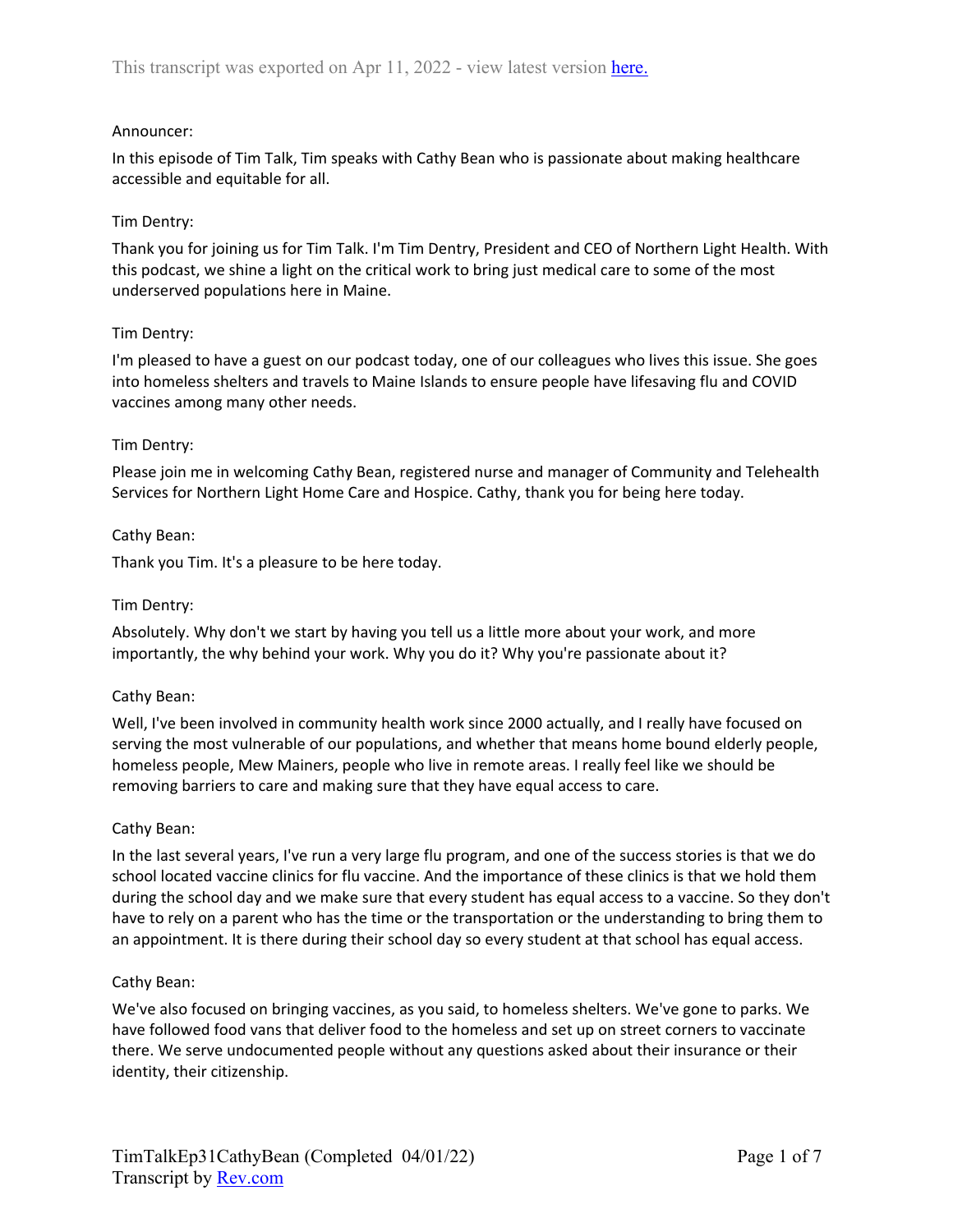# Cathy Bean:

This is all really important work that we did to lay the groundwork for COVID, little did we know, but they trust us. They've seen us coming into their shelters now for several years.

# Cathy Bean:

So when they see us with our Northern Light badge and they see our faces, even though it's half a face at this point, they know that we're people that they can trust who aren't going to call ICE on them. Mind you, it's a mile down the road from our clinic in South Portland. They need to be able to trust us because there is a lot of unease among that population.

# Tim Dentry:

That is terrific. You struck several chords with me, very, very deeply as it relates to my passion for what we do for our mission, our collective mission. Our promise, our Northern Light promise is making healthcare work for you.

# Tim Dentry:

And we talk about that all the time. We've looked at that for years. We have a bunch of examples of doing that. We're moving that needle, but what I love about what I just heard you say is that it's really related to those, these are your words, the most vulnerable and that trying to identify ways to remove barriers to care. Oftentimes I think we think of barriers to care, have to do with whatever a telephone system or a scheduling system or some system, some highfalutin system. And you're talking about just human barriers to care.

### Tim Dentry:

And I just really, really value that because it does lead to trust because our currency in healthcare is trust. If the community trust breaks down or is shadowed by things of a health system's making or not, then the entire organization is going to suffer tremendously. And in my long career, I know of hospitals that actually folded because the community trust was just gone.

### Tim Dentry:

So we are very fortunate in Northern Light and especially through COVID, we have stepped up our efforts to remove barriers, to make healthcare work for those, including, and especially the most vulnerable. Thank you so much, Cathy, that I believe that we're building on, we're building our trust. We're earning, earning trust. So thank you so much. You're doing that day in and day out.

### Tim Dentry:

So just this week we celebrated the birth of Dr. Martin Luther King Jr. the champion of social and medical justice of course. It is a good opportunity right now, Cathy, to discuss the numbers around the disproportionate spread of COVID-19 among communities of color here in Maine.

### Tim Dentry:

We know that African Americans make up only 1.4% of our state's population, but 3.1% of cases and 3.4% of hospitalizations. Communities of color tend to have more barriers to accessing vaccines. What have you and your team experienced? And help us understand what you all have been doing to ease some of those barriers.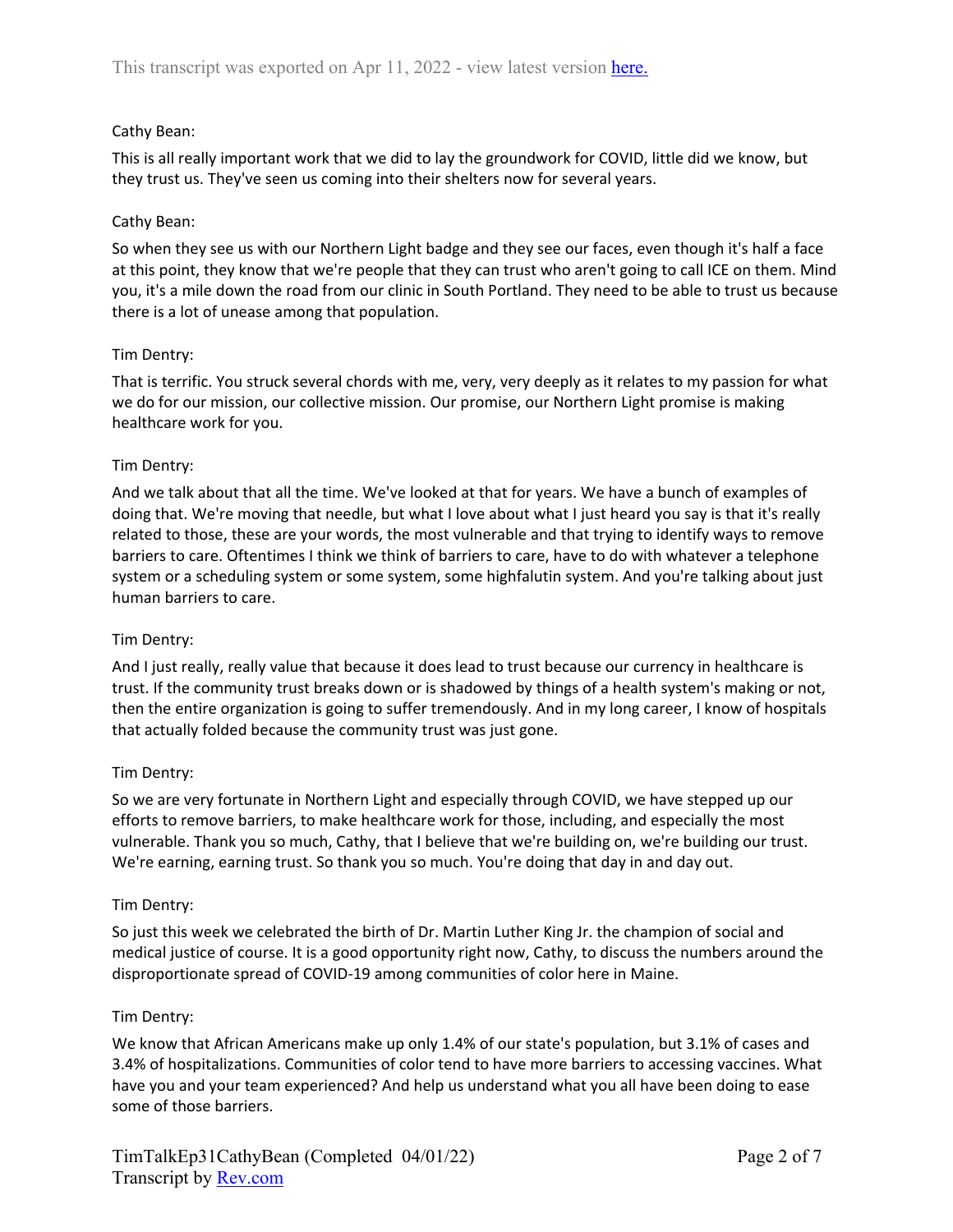# Cathy Bean:

I feel like I want to mention, it's 3.1% of cases now, but when the pandemic began in that first summer, we found that in Cumberland County, it was close to 20%. And I also chair the Cumberland District Public Health Council, which is from the Maine CDC.

# Cathy Bean:

And so we pulled together talking groups to talk about why is this affecting this community? What are we not getting to them for information about how to keep themselves safe? It had a lot to do with where they live and work. And so getting to some of those employers and saying, here are some things you can do to keep your workforce safe were really important.

# Cathy Bean:

We've also formed relationships with elders in the communities, and not just the black and brown community, the Asian community, there's an Arab community. So by forming those relationships, they can then go to the community and say, these are trusted people, let us talk about vaccination.

# Cathy Bean:

A lot of work was done on dispelling myths related to the vaccine. As we all know, there's a lot of misinformation out there. So teaching them in their own language, through cultural brokers about these myths and that this is safe and you can come and get this, was really very successful.

# Cathy Bean:

We did a video early on in several languages that showed us going to a home and vaccinating a person of color. And it showed them here we are, we're coming to your home. We're not threatening. We're going to, we can give you a vaccine and you can trust us.

### Cathy Bean:

And again, I keep coming back to that word trust, but it really is the cornerstone of what we do, is we, as you said, earn their trust and I really like that more than building. Because we do earn it and we're honored to earn that trust and then we want to preserve that. So that's really the most important thing in what we do.

### Tim Dentry:

That's terrific. And I'm going to ask you a question about the languages, and then you said several languages. One of my vivid memories through, let's call it the mass vax stage that we are in, mass vaccination site, going to the expo and being shown. They were right there. So it wasn't like they were hidden. They were right out front for the people from the communities that were coming in for their vaccinations.

### Tim Dentry:

All the little binders and each binder was a different language and it explained the process. It dispelled a lot of the false information and then gave facts and data and information. I thought that is just so cool and so amazing.

# Tim Dentry: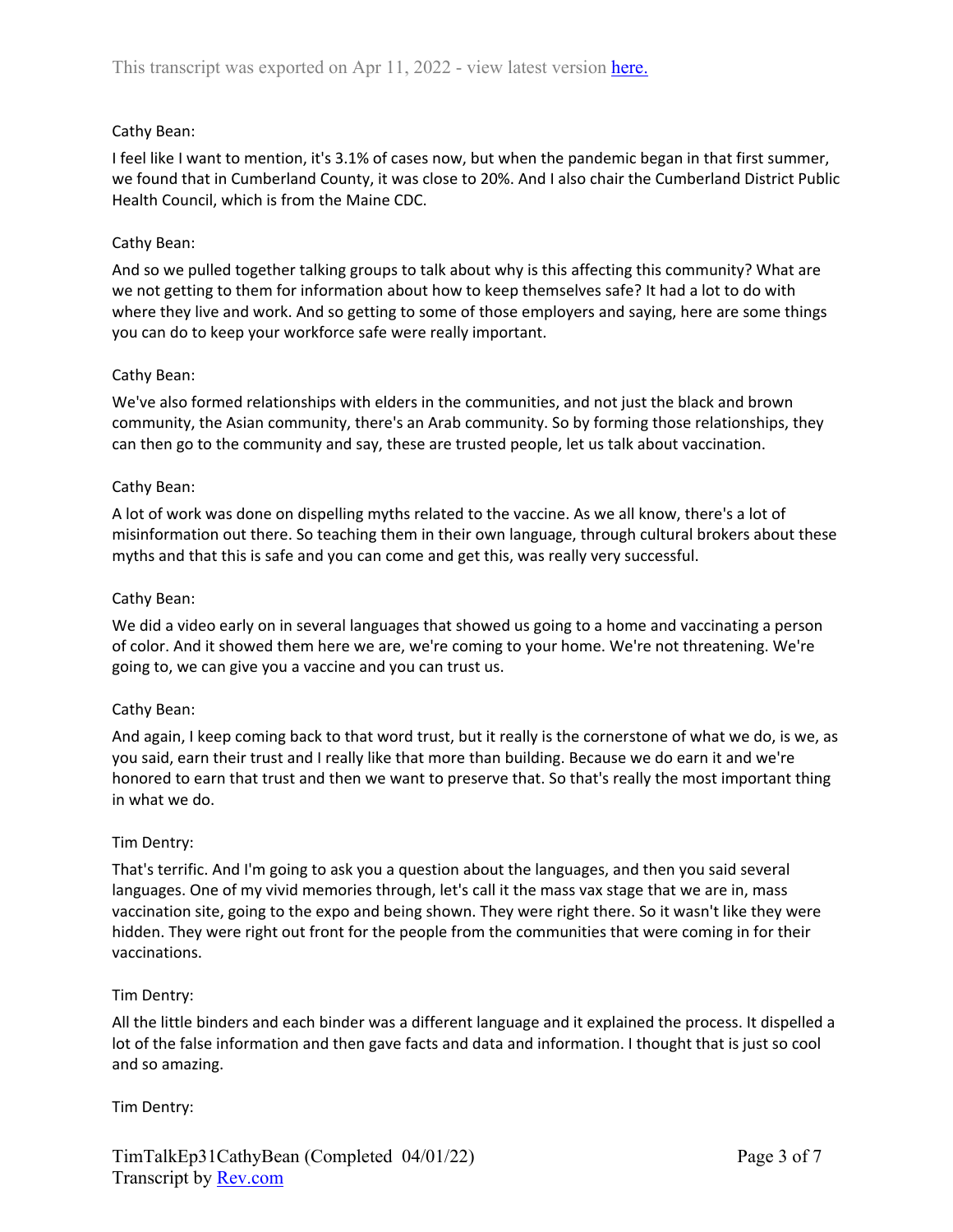So for our listeners, what are the languages that you think of off the top of your head that were part of those binders?

#### Cathy Bean:

Oh, we have a lot. Lingala, Somali, French, Portuguese, Spanish. Those are the major ones that we were able to have readily available. Others, we could quickly look up on the internet. We could use our Google Translate. We have a translator tablet. But if we knew ahead of time that we were getting a large Vietnamese population, then would have a cultural broker and translators there. So that was helpful.

#### Cathy Bean:

We actually opened separate clinics for the Asian population early on, because if you can remember, there was a lot of Asian hate going on. People were blaming Asians for this virus, and they were really hesitant to come to mass vaccine sites.

#### Cathy Bean:

And so the Unified Asian Community in Maine reached out to us and said, how can you help us? We have people that are in their homes that won't come out. So we opened up our vaccine site just for them and we did a clinic for that group. This was really important and we were able to have their translators there with them.

#### Tim Dentry:

Yeah, that's terrific. And I just want you to know Cathy that so many times through this nearly two years now, it's just hard to fathom that, but nearly two years now. I mean, I've expressed gratitude and sung the praises of everyone in Home Care and Hospice who stepped up in so many ways almost to the point where Colleen Hilton, the Senior Vice President and President of Home Care and Hospice, was saying, okay, enough already with the praise, but I can't do it enough.

### Tim Dentry:

So I just want to, with all of our listeners right now, just say, thank you for what you do and what your team does. It's terrific. And it is about building trust and earning trust, that is for sure. I believe that it's going to be something that when all of us hang up our cleats, as they say, at the end of our careers whenever that is, out in the future, we'll look back at this time and say, wow, did we step up?Did we earn people's trust? Did we make a difference in people's lives in a tremendous way? So thank you for doing that. You're living that.

### Tim Dentry:

You and all of Northern Light Home Care and Hospice have engaged some community partners. So you can't do this alone. You mentioned some of the organizations that you did work with, and by the way, I just wanted to also state that I was thinking of one of our prior podcasts, one of our earlier ones, and this was when there was, and still is, but back then a lot more it seemed like vaccine hesitancy and that kind of thing.

### Tim Dentry:

And one of our guests was Dr. Calendar, who is a famous transplant surgeon, and realized that the supply of organs was so minimal, and he wanted to figure out why that was. So he met with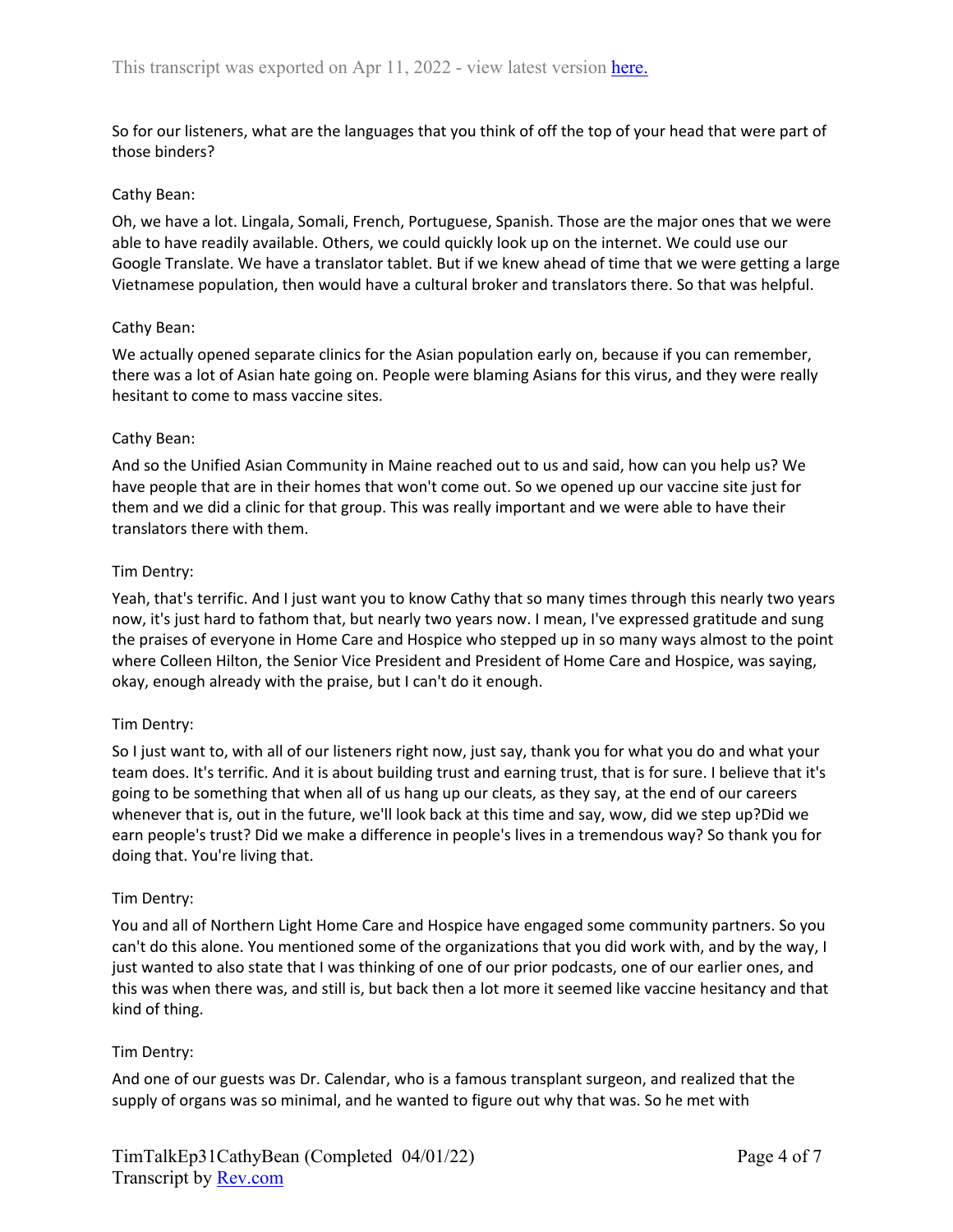communities, and especially because a large percent of the people on the demand side that needed an organ transplant were of minority communities and communities of color, etc.

# Tim Dentry:

So he went right to them and he earned their trust. He talked about this whole way in which he did that, and he transformed the supply side of organ transplants. So it takes partners is the point. You and your team have engaged community partners who greatly improved your reach with your vaccination outreach efforts. Can you tell us more about those partnerships and the success you've realized as a result?

### Cathy Bean:

Absolutely. So we've had many community partners. The ones that come to mind, MAIN, which is the Main Access Immigrant Network. We've been there weekly since September offering flu vaccine and COVID vaccines. And again, building trust. They come every week to the center, they get to know us. And eventually they say, I'm thinking about getting this vaccine. Can you give me information?

### Cathy Bean:

We had the New England Arab American Organization with their RV out there at clinics with us, and it's a really neat little vehicle that you can set up and it gives you some visibility.

### Cathy Bean:

The Unified Asian Communities have been great partners. All of the school districts that were willing to take that leap and say, come into our buildings and vaccinate our students. That wasn't without some political turmoil for some of them, but they did it because they knew it was the right thing to do.

### Cathy Bean:

We've also engaged housing communities for senior housing sites. Some of them in Portland have a large number of different ethnic groups that live there. So we've engaged with those groups of people.

### Cathy Bean:

There's many, many more, but just to give you a sense of the groups that we've been working with.

### Tim Dentry:

That's terrific. I think that gives a very good sense of partnerships and fun on that. What word comes to mind?

### Cathy Bean:

There are times when it's fun. It's almost always rewarding, although exhausting. That's why I say almost because there are days when we need reminders, but I think every single day something happens that recharges us and makes us remember why.

Cathy Bean: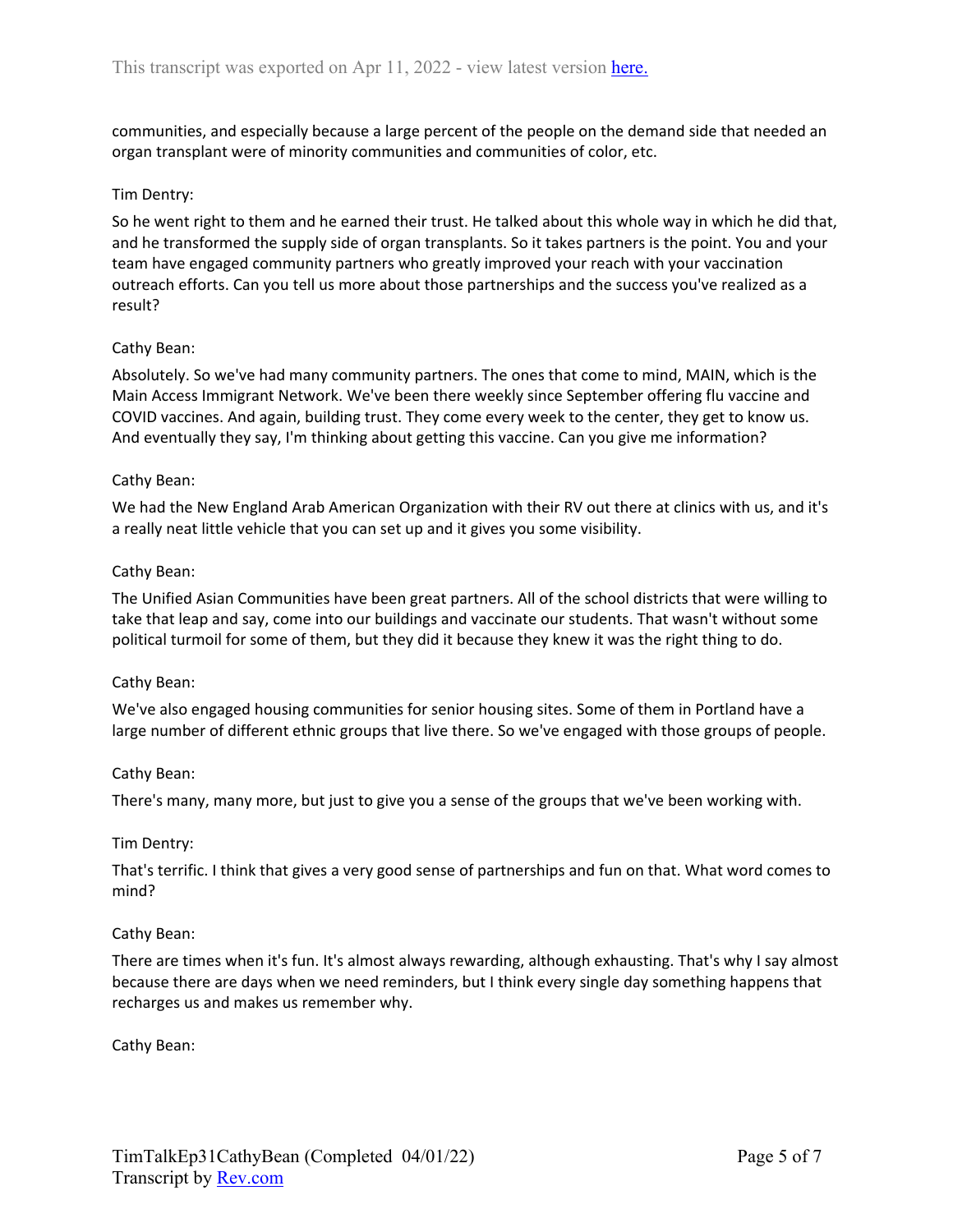Whether it's the seven year old that gives you a big hug and says, you just saved my life. And they really mean it with tears in their eyes, because they've seen people around them getting sick. Or it's the little old lady who is just beside herself, because she's finally been able to get a booster shot.

### Cathy Bean:

Something happens every single day that keeps us going in this work. Or, even the homeless teen shelter. The hesitant teen who after six months said, oh, fine, I'll get it.

### Cathy Bean:

All these things in our hearts stay there and keep us wanting to get out of bed the next day and keep doing it. As you said, it's been two years. That's a long time to keep doing it, but the people keep us going.

# Tim Dentry:

That is beautifully stated, and as we're beginning to wrap up, those are great words to begin to end on. But before we say goodbye, do you have any other closing thoughts or anything else you'd like to share?

### Cathy Bean:

I think the one thing I wanted to say, and you mentioned Colleen Hilton and the work of Home Care and Hospice. And I feel like the work that I do, I am empowered because I know that if I say, yes, I have the support of my organization. And my organization has the support of the home office, you and the others to say, okay, we jumped in and said, yes, we're not exactly sure how we're going to do it. We're going to think about this differently because our first thing was, no, we can't possibly, but let's think about this for a minute and figure out how we can make this work for this group of people.

### Cathy Bean:

And it's going to be okay. I know that if I say it, no one's going to come down and say, well, what do you mean you did that? It's okay. And they will support it, and they will probably roll up their sleeves and come out and work alongside me and get it done. And that really is the most important thing to keeping this work going.

### Tim Dentry:

Wow, that is fabulous. And listeners, I ask you to re-listen to what Cathy just said. That is a great description of our definition of a term that we have used a lot during the pandemic, and that is a culture of yes. And the culture of yes means, like Cathy said, and I'll give one example.

### Tim Dentry:

It was a Saturday afternoon, and I can't remember exactly the day of the week when the first vaccination arrived, but it was the Saturday before that. And I got a call from a very high government official, who said, "We're going to get these in, can you do it? Can you start to get them into arms?"

### Tim Dentry:

And I said, absolutely. I had no idea how we were going to do that. We were at our peak of patient census at the time of COVID positive and all the other things that that involved, but the answer first was yes and then we figured out how to do it.